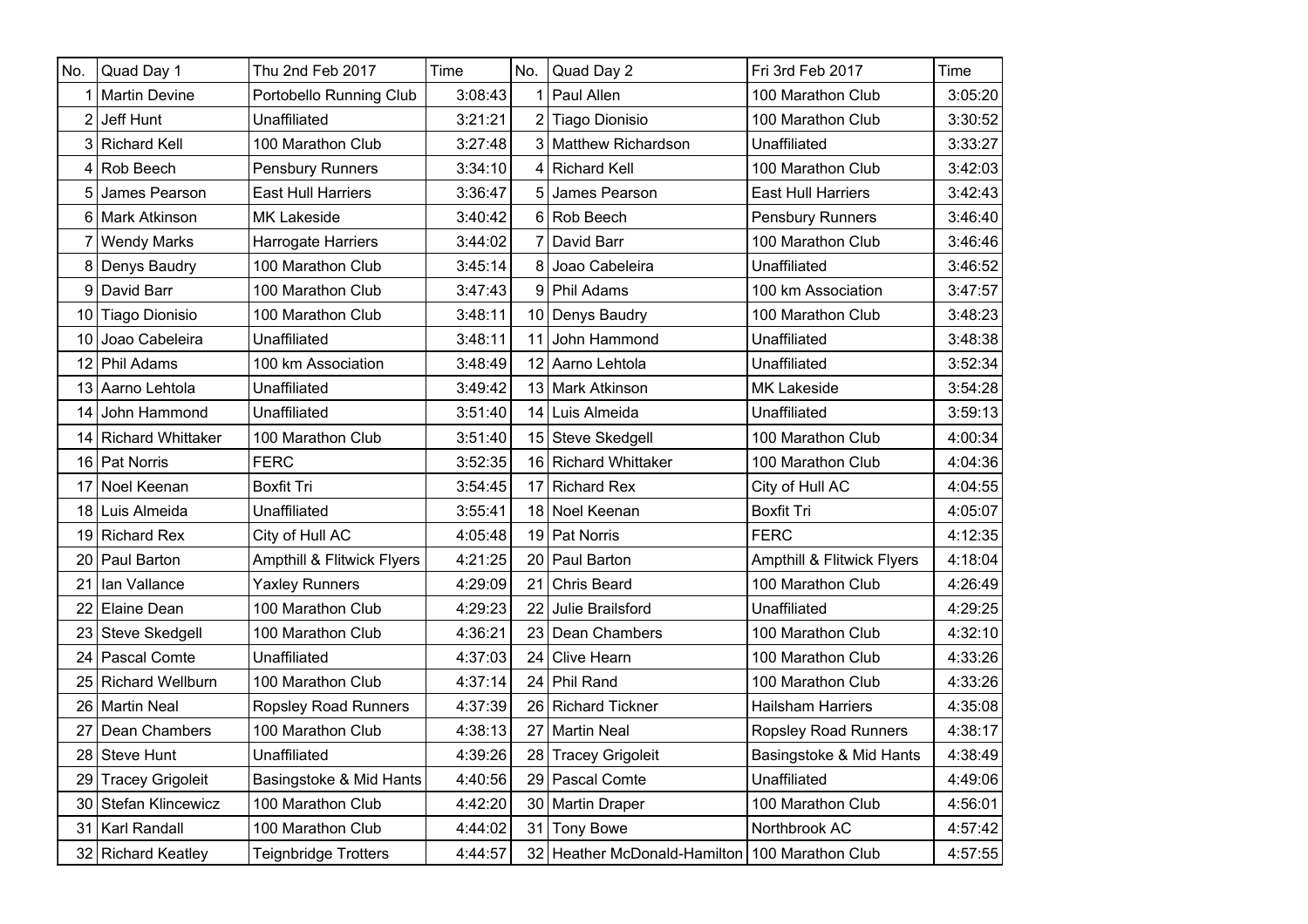| 32  | Clive Hearn            | 100 Marathon Club           | 4:44:57 |     | 33 Paul Cross         | 100 Marathon Club           | 4:59:23 |
|-----|------------------------|-----------------------------|---------|-----|-----------------------|-----------------------------|---------|
| 32  | Phil Rand              | 100 Marathon Club           | 4:44:57 | 34  | Mark Bradshaw         | North East Marathon Club    | 5:01:29 |
|     | 35 Martin Draper       | 100 Marathon Club           | 4:49:27 |     | 35 Stefan Klincewicz  | 100 Marathon Club           | 5:04:03 |
| 36  | John Titmus            | Buckingham & Stowe          | 4:56:31 |     | 36 Elaine Dean        | 100 Marathon Club           | 5:05:24 |
| 37  | <b>Mark Haynes</b>     | <b>LBAC</b>                 | 4:58:46 | 37  | Karen Summerville     | 100 Marathon Club           | 5:05:50 |
|     | 38   Karen Summerville | 100 Marathon Club           | 4:59:36 |     | 38 Richard Keatley    | <b>Teignbridge Trotters</b> | 5:06:48 |
| 39  | <b>Tony Bowe</b>       | Northbrook AC               | 5:02:57 | 39  | Ian Odgers            | <b>Dereham Runners</b>      | 5:07:45 |
| 40  | Ruth Benzimra          | 100 Marathon Club           | 5:06:28 | 40  | Joao G Mendes         | Unaffiliated                | 5:10:39 |
| 41  | Joao G Mendes          | Unaffiliated                | 5:10:03 | 41  | Mark Haynes           | <b>LBAC</b>                 | 5:10:48 |
| 42  | Paul Cross             | 100 Marathon Club           | 5:11:26 | 42  | Philippe Ecaille      | <b>Burgess Hill Runners</b> | 5:11:08 |
| 43  | Brenda O'Keefe         | 100 Marathon Club           | 5:12:20 | 43  | Karl Randall          | 100 Marathon Club           | 5:13:15 |
|     | 43 Collette O'Hagan    | 100 Marathon Club           | 5:12:20 |     | 43 Nick Cockburn      | Sandwell Valley             | 5:13:15 |
| 45  | Mark Bradshaw          | North East Marathon Club    | 5:15:25 | 43  | Ian Vallance          | <b>Yaxley Runners</b>       | 5:13:15 |
|     | 46 Philippe Ecaille    | <b>Burgess Hill Runners</b> | 5:16:27 | 46  | <b>Brian Mills</b>    | 100 Marathon Club           | 5:14:35 |
| 47  | <b>Brian Mills</b>     | 100 Marathon Club           | 5:23:30 | 47  | Judith Baser          | <b>Wigston Phoenix</b>      | 5:22:39 |
| 48  | Fran Thorne            | Unaffiliated                | 5:23:30 |     | 48 Ruth Benzimra      | 100 Marathon Club           | 5:23:30 |
| 48  | Kathi Brown            | <b>Cambourne Runners</b>    | 5:23:30 |     | 49 Neil Harris        | Vegan Runners UK            | 5:27:06 |
|     | 50 Debbie Coolman      | MK Lakeside                 | 5:28:14 |     | 50 Josephine Peasland | Westbourne RC               | 5:29:27 |
| 51  | <b>Judith Baser</b>    | <b>Wigston Phoenix</b>      | 5:32:21 | 51  | Debbie Coolman        | <b>MK Lakeside</b>          | 5:30:01 |
| 52  | <b>Chris Chandler</b>  | Unaffiliated                | 5:37:52 | 52  | Lynda Copson          | Hillingdon AC               | 5:35:36 |
|     | 53 Andy Hoddle         | 100 Marathon Club           | 5:54:31 |     | 53 Collette O'Hagan   | 100 Marathon Club           | 5:39:34 |
| 54  | Max Cottrell-East      | Serpentine                  | 5:58:14 | 53  | Brenda O'Keefe        | 100 Marathon Club           | 5:39:34 |
| 54  | <b>Neil Harris</b>     | Vegan Runners UK            | 5:58:14 | 55  | John Titmus           | Buckingham & Stowe          | 5:44:21 |
|     | 56 Ian Nicol           | Unaffiliated                | 6:05:03 |     | 56 Ian Nicol          | Unaffiliated                | 5:48:57 |
| 57  | Tim Lupton             | <b>SWRR</b>                 | 6:07:20 | 57  | Chris Chandler        | Unaffiliated                | 5:51:41 |
| 57  | Josephine Peasland     | Westbourne RC               | 6:07:20 | 58  | Max Cottrell-East     | Serpentine                  | 6:21:21 |
| 59  | Gina Biggs             | <b>Red Rose Runners</b>     | 6:07:32 | 59  | Gina Biggs            | <b>Red Rose Runners</b>     | 6:23:03 |
| 59  | Nick Cockburn          | Sandwell Valley             | 6:07:52 | 60  | Lorraine Croucher     | Unaffiliated                | 6:31:31 |
| 61  | Lorraine Croucher      | Unaffiliated                | 6:20:12 | 60  | Nick Nicholson        | 100 Marathon Club           | 6:31:31 |
| 61  | Nick Nicholson         | 100 Marathon Club           | 6:20:12 | 62  | Tim Lupton            | <b>SWRR</b>                 | 6:44:38 |
| Pos | Quad Day 3             | Sat 4th Feb 2017            | Time    | Pos | Quad Day 4            | Sun 5th Feb 2017            | Time    |
| 1   | Jamie Bird             | Wolves & Bilston AC         | 3:16:50 |     | 1 Jon Godfrey         | City of Hull AC             | 3:02:09 |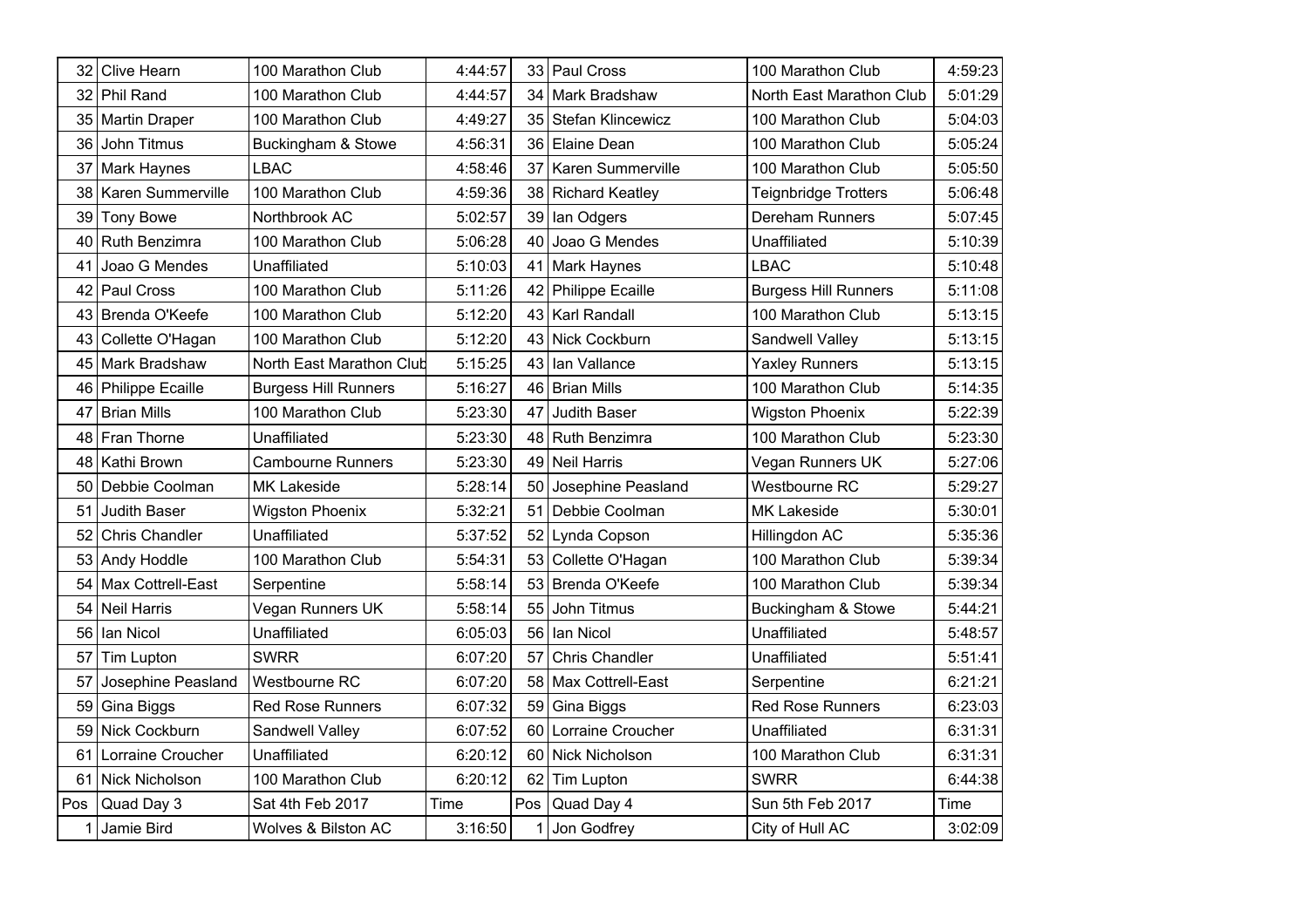| 2   | <b>Tiago Dionisio</b>    | 100 Marathon Club           | 3:22:37 | ا 2 | Paul Sutherland       | <b>MMKAC</b>                          | 3:21:24 |
|-----|--------------------------|-----------------------------|---------|-----|-----------------------|---------------------------------------|---------|
| 3   | <b>Martin Devine</b>     | Portobello Running Club     | 3:28:03 | 31  | <b>Tiago Dionisio</b> | 100 Marathon Club                     | 3:31:48 |
| 4   | Joao Cabeleira           | Unaffiliated                | 3:39:37 | 4   | Joao Cabeleira        | Unaffiliated                          | 3:37:26 |
| 5   | James Pearson            | <b>East Hull Harriers</b>   | 3:44:28 | 5   | Aarno Lehtola         | Unaffiliated                          | 3:39:10 |
| 6   | Aarno Lehtola            | Unaffiliated                | 3:44:37 | 6   | John Hammond          | Unaffiliated                          | 3:45:04 |
| 7   | <b>Mark Atkinson</b>     | MK Lakeside                 | 3:45:48 | 7   | Damon Hesford         | Unaffiliated                          | 3:45:14 |
| 8   | <b>Richard Kell</b>      | 100 Marathon Club           | 3:46:20 | 8   | <b>Phil Adams</b>     | 100 km Association                    | 3:45:28 |
| 9   | Phil Adams               | 100 km Association          | 3:47:37 | 9   | James Pearson         | <b>East Hull Harriers</b>             | 3:45:48 |
|     | 10 Denys Baudry          | 100 Marathon Club           | 3:49:29 |     | 10   Denys Baudry     | 100 Marathon Club                     | 3:46:54 |
| 11  | Noel Keenan              | <b>Boxfit Tri</b>           | 3:52:00 | 11  | David Barr            | 100 Marathon Club                     | 3:48:54 |
| 12  | <b>Pat Norris</b>        | <b>FERC</b>                 | 3:52:14 | 12  | Luis Almeida          | Unaffiliated                          | 3:49:33 |
|     | 13 John Hammond          | Unaffiliated                | 3:53:08 |     | 13 Noel Keenan        | Boxfit Tri                            | 3:50:34 |
| 14  | David Barr               | 100 Marathon Club           | 3:54:21 |     | 14   Mark Atkinson    | <b>MK Lakeside</b>                    | 3:51:29 |
| 14  | <b>Richard Fullbrook</b> | 100 Marathon Club           | 3:54:21 |     | 15 Richard Kell       | 100 Marathon Club                     | 3:51:46 |
|     | 16 Luis Almeida          | Unaffiliated                | 3:56:02 |     | 16 Pat Norris         | <b>FERC</b>                           | 3:54:42 |
| 17  | Joe Hawkins              | <b>Datchet Dashers</b>      | 3:56:21 | 17  | James Temperley       | Unaffiliated                          | 3:58:42 |
|     | 18 Rob Beech             | Pensbury Runners            | 3:58:49 |     | 18 Richard Whittaker  | 100 Marathon Club                     | 4:05:39 |
|     | 19 Steve Skedgell        | 100 Marathon Club           | 4:07:44 |     | 19 Steve Skedgell     | 100 Marathon Club                     | 4:09:54 |
|     | 19 Richard Whittaker     | 100 Marathon Club           | 4:07:44 |     | 20 Richard Rex        | City of Hull AC                       | 4:10:37 |
| 21  | <b>Richard Rex</b>       | City of Hull AC             | 4:13:37 | 21  | Jane Steadman         | 100 Marathon Club                     | 4:12:43 |
| 22  | <b>Clive Hearn</b>       | 100 Marathon Club           | 4:15:32 |     | 22 Nick Cockburn      | Sandwell Valley                       | 4:19:32 |
| 22  | <b>Phil Rand</b>         | 100 Marathon Club           | 4:15:32 |     | 23 Ian Vallance       | <b>Yaxley Runners</b>                 | 4:20:32 |
| 24  | Martin Neal              | <b>Ropsley Road Runners</b> | 4:16:43 |     | 24   Dean Chambers    | 100 Marathon Club                     | 4:22:36 |
|     | 25 Andrew Kiff           | Unaffiliated                | 4:21:01 |     | 25 Martin Neal        | <b>Ropsley Road Runners</b>           | 4:22:57 |
| 261 | <b>Paul Barton</b>       | Ampthill & Flitwick Flyers  | 4:25:07 |     | 26 Paul Barton        | <b>Ampthill &amp; Flitwick Flyers</b> | 4:26:07 |
| 27  | Dean Chambers            | 100 Marathon Club           | 4:25:17 | 27  | Pascal Comte          | Unaffiliated                          | 4:34:31 |
| 28  | l Richard Tickner        | <b>Hailsham Harriers</b>    | 4:41:00 | 28  | John Titmus           | Buckingham & Stowe                    | 4:34:36 |
| 29. | <b>Martin Draper</b>     | 100 Marathon Club           | 4:41:59 | 29  | Richard Tickner       | <b>Hailsham Harriers</b>              | 4:35:30 |
| 29  | Jane Steadman            | 100 Marathon Club           | 4:41:59 | 30  | Elaine Dean           | 100 Marathon Club                     | 4:38:43 |
| 31  | John Titmus              | Buckingham & Stowe          | 4:42:19 | 31  | <b>Clive Hearn</b>    | 100 Marathon Club                     | 4:39:04 |
| 32  | <b>Tracey Grigoleit</b>  | Basingstoke & Mid Hants     | 4:43:42 | 31  | Phil Rand             | 100 Marathon Club                     | 4:39:04 |
|     | 33 Pascal Comte          | Unaffiliated                | 4:46:26 |     | 33 Tracey Grigoleit   | Basingstoke & Mid Hants               | 4:40:24 |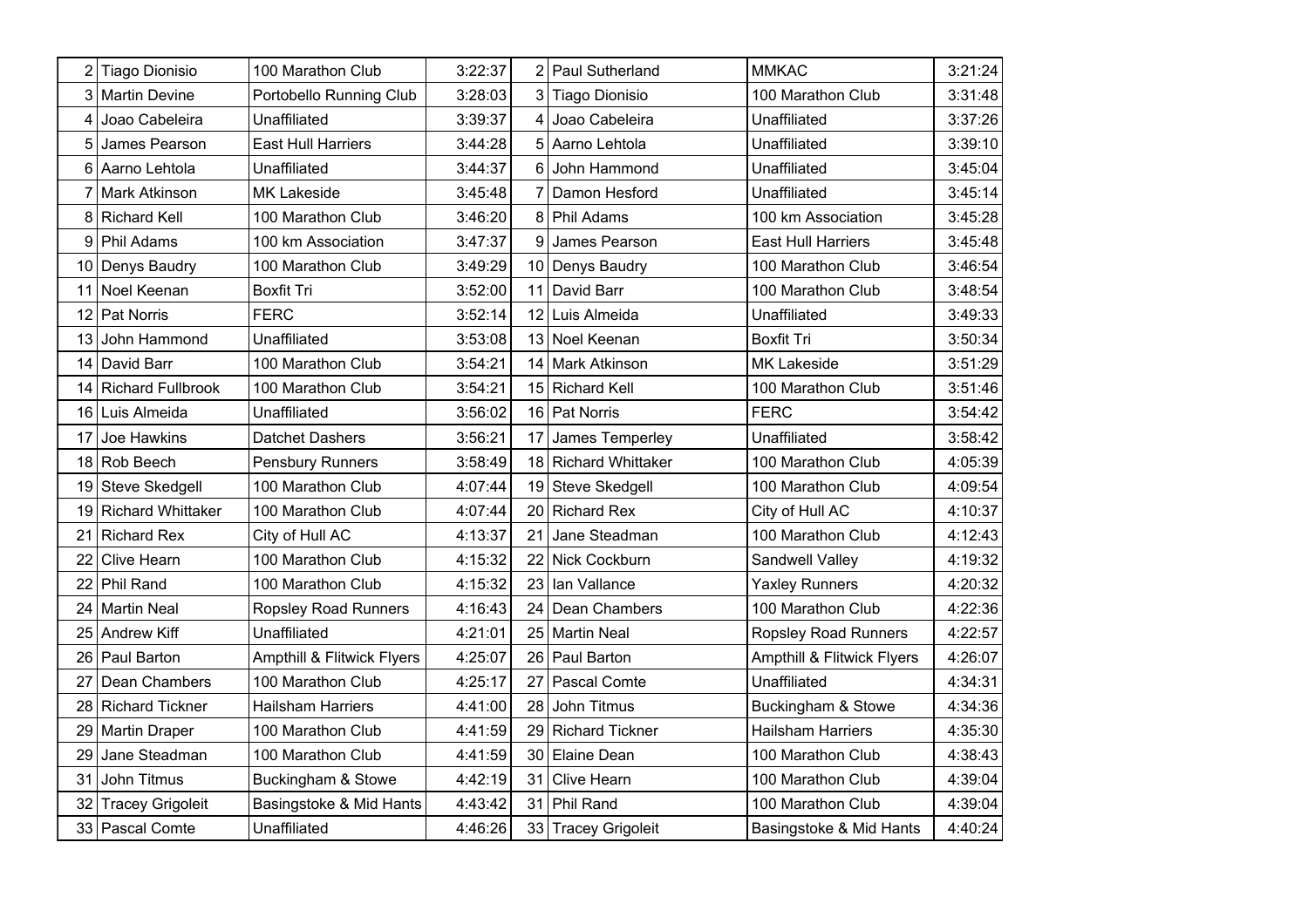| 34   | <b>Stefan Klincewicz</b> | 100 Marathon Club           | 4:49:13 |      | 34   Mark Bradshaw     | North East Marathon Club      | 4:41:30 |
|------|--------------------------|-----------------------------|---------|------|------------------------|-------------------------------|---------|
| 35   | Mark Bradshaw            | North East Marathon Club    | 4:50:17 |      | 35 Mark Haynes         | <b>LBAC</b>                   | 4:50:58 |
| 36   | <b>Tony Bowe</b>         | Northbrook AC               | 4:54:29 | 36   | Joao G Mendes          | Unaffiliated                  | 4:54:46 |
| 37   | Dan Micola               | Dunstable Road Runners      | 4:55:37 |      | 37 Richard Keatley     | <b>Teignbridge Trotters</b>   | 4:56:05 |
| 38   | Elaine Dean              | 100 Marathon Club           | 4:58:48 |      | 38   Karl Randall      | 100 Marathon Club             | 5:02:31 |
| 39   | lan Odgers               | <b>Dereham Runners</b>      | 5:03:00 |      | 39 Tony Bowe           | Northbrook AC                 | 5:07:13 |
| 40   | Joao G Mendes            | Unaffiliated                | 5:03:37 | 40 l | Paul Cross             | 100 Marathon Club             | 5:08:47 |
| 41   | Paul Cross               | 100 Marathon Club           | 5:04:07 | 41   | Karen Summerville      | 100 Marathon Club             | 5:09:50 |
| 42   | lan Vallance             | <b>Yaxley Runners</b>       | 5:04:45 | 421  | Stefan Klincewicz      | 100 Marathon Club             | 5:11:48 |
| 43   | <b>Karl Randall</b>      | 100 Marathon Club           | 5:09:04 | 43   | Brian Mills            | 100 Marathon Club             | 5:13:59 |
| 43   | <b>Costas Flevas</b>     | 100 Marathon Club           | 5:09:04 | 44   | Ruth Benzimra          | 100 Marathon Club             | 5:14:53 |
|      | 43 Nick Cockburn         | Sandwell Valley             | 5:09:04 |      | 45 Brenda O'Keefe      | 100 Marathon Club             | 5:18:18 |
| 46   | <b>Brian Mills</b>       | 100 Marathon Club           | 5:12:04 | 45   | Collette O'Hagan       | 100 Marathon Club             | 5:18:18 |
| 47   | Judith Baser             | <b>Wigston Phoenix</b>      | 5:13:49 | 47   | Dan Micola             | <b>Dunstable Road Runners</b> | 5:23:18 |
| 48 I | Karen Summerville        | 100 Marathon Club           | 5:20:05 | 47   | <b>Claire Amos</b>     | LFR                           | 5:23:18 |
| 49   | <b>Richard Keatley</b>   | <b>Teignbridge Trotters</b> | 5:21:28 | 49   | Debbie Coolman         | <b>MK Lakeside</b>            | 5:32:42 |
| 50   | Ruth Benzimra            | 100 Marathon Club           | 5:21:59 | 50   | lan Nicol              | Unaffiliated                  | 5:37:45 |
| 51   | <b>Mark Haynes</b>       | <b>LBAC</b>                 | 5:28:48 |      | 51 Neil Harris         | Vegan Runners UK              | 5:39:15 |
| 52   | Tim Lupton               | <b>SWRR</b>                 | 5:33:33 |      | 52 Rory Coleman        | 100 Marathon Club             | 5:43:12 |
| 53   | Debbie Coolman           | <b>MK Lakeside</b>          | 5:40:33 | 53   | Judith Baser           | <b>Wigston Phoenix</b>        | 5:43:15 |
| 54   | <b>Chris Chandler</b>    | Unaffiliated                | 5:45:47 | 54   | Leon Hicks             | Sandhurst Joggers             | 5:49:17 |
| 55   | <b>Francesca Collins</b> | Unaffiliated                | 5:46:47 | 55   | <b>Chris Chandler</b>  | Unaffiliated                  | 5:51:21 |
| 56   | Josephine Peasland       | Westbourne RC               | 5:58:22 |      | 56 Kat McVicar         | 100 Marathon Club             | 6:17:28 |
| 57   | lan Nicol                | Unaffiliated                | 5:59:22 |      | 57   Lorraine Croucher | Unaffiliated                  | 6:27:56 |
| 58   | Brenda O'Keefe           | 100 Marathon Club           | 6:03:33 |      | 57 Max Cottrell-East   | Serpentine                    | 6:27:56 |
| 58   | Collette O'Hagan         | 100 Marathon Club           | 6:03:33 | 57   | Nick Nicholson         | 100 Marathon Club             | 6:27:56 |
| 58   | Max Cottrell-East        | Serpentine                  | 6:03:33 | 60   | Tim Lupton             | <b>SWRR</b>                   | 6:35:07 |
| 61   | Kat McVicar              | 100 Marathon Club           | 6:14:40 |      | 60 Max Marshall        | LFR                           | 6:35:07 |
| 61   | Gina Biggs               | <b>Red Rose Runners</b>     | 6:14:40 | 62   | Josephine Peasland     | Westbourne RC                 | 6:41:45 |
| 61   | <b>Neil Harris</b>       | Vegan Runners UK            | 6:14:40 |      | 62 Gina Biggs          | <b>Red Rose Runners</b>       | 6:41:45 |
| 64   | Vicky Lyon               | <b>Penicuik Harriers</b>    | 6:27:46 |      |                        |                               |         |
| 65   | Lorraine Croucher        | Unaffiliated                | 6:35:25 |      |                        | 51 Finishers of all 4 days    |         |